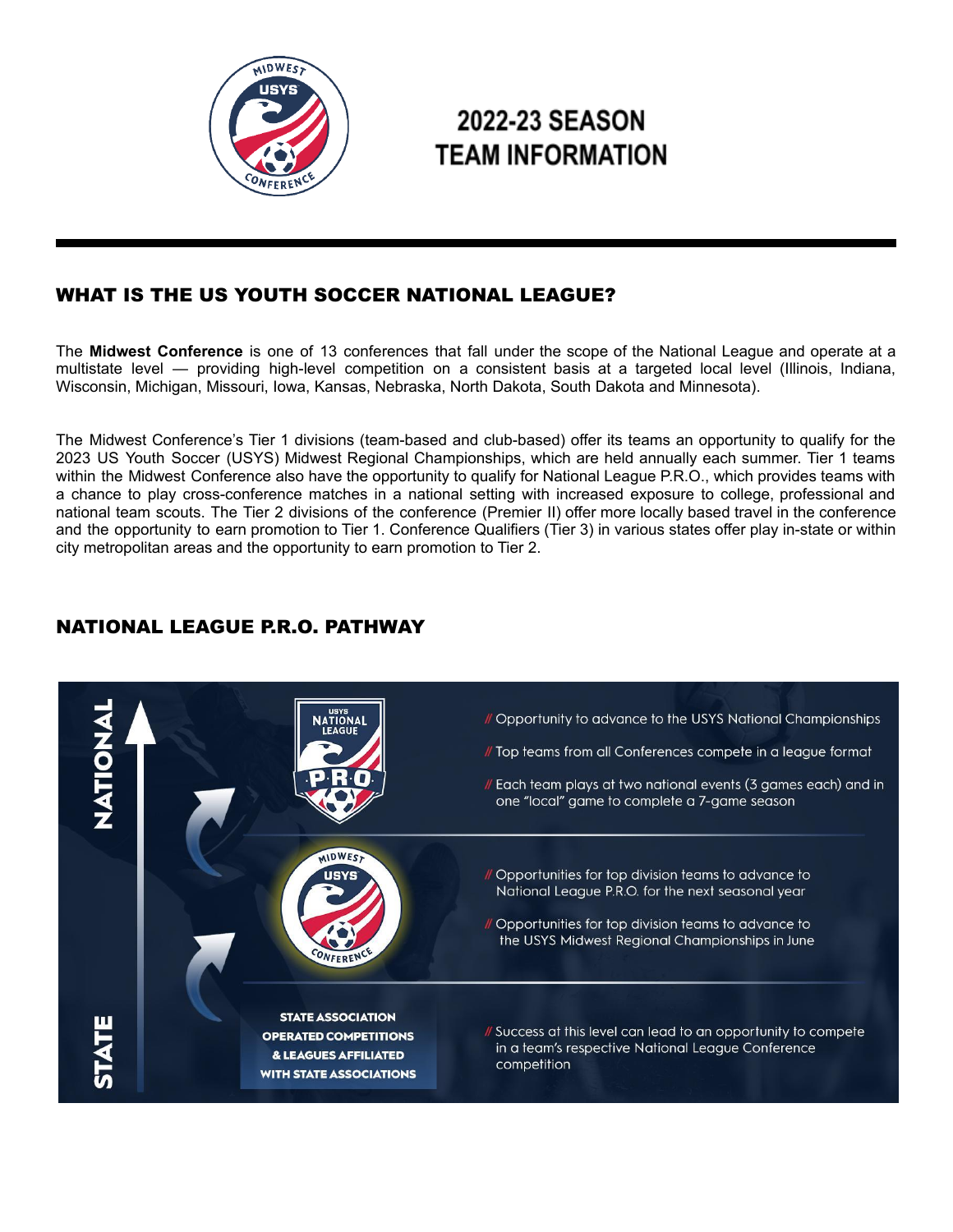## INTRODUCTION

This document will serve as an overview of the conference and should be read prior to submitting an application to the conference. Once your team has been accepted, you should always review the National League rules, Conference Operating Procedures (COPs) and FAQ's, which can be found in the Rules & Policies dropdown on the conference homepage.

#### CONFERENCE CALENDAR

The conference calendar can be found in the Team Information drop down on the conference homepage. Here you will find all important dates for the upcoming 2022-2023 seasonal year including (but not limited to) application dates, scheduling meeting deadlines, conference hosted event dates, college showcase dates and must-be-available-to-play dates.

#### COMMITMENT

Any team looking to participate in the USYS Midwest Conference must understand the level of commitment it takes to participate in a League that stretches across 11 different state associations. All teams understand that this is a multi-state league and that teams may travel hundreds of miles to participate in conference games. Teams understand that they may not play any true "home" games. A limited number of teams are accepted into the Midwest Conference, so it is important that each team makes the commitment to travel BEFORE applying to the conference.

#### BOYS and GIRLS AGE GROUPS OF COMPETITION

The 2023-23 USYS Midwest Conference will include the following Boys and Girls age groups:

- 13 and Under (13U) for players born on January 1, 2010 or later
- 14 and Under (14U) for players born on January 1, 2009 or later
- 15 and Under (15U) for players born on January 1, 2008 or later
- 16 and Under (16U) for players born on January 1, 2007 or later
- 17 and Under (17U) for players born on January 1, 2006 or later
- 18 and Under (18U) for players born on January 1, 2005 or later
- 19 and Under (19U) for players born on January 1, 2004 or later

## ENTRY FEE

The Team Entry Fee to participate in the USYS Midwest Conference is **\$650** per team, per season (paid to US Youth Soccer through your GotSport account) and is non-refundable if a team is accepted into the conference and later drops out. State Associations may have an additional fee, based on the state you are from. This fee will be included in your total at the time of application. The Team Fee does not include Referee Fees, which will be paid in accordance with the Conference Operating Procedures. Team Fees are paid directly to US Youth Soccer through your GotSport account or mailed in by check. Payment details will be listed at the time of application. Your respective State Association will be reimbursed by US Youth Soccer. Teams do not pay entry fees directly to their State Association. Teams may also be required to pay additional event fees for conference hosted events, which can be seen later in this document.

#### CONFERENCE BOUNDARIES

USYS Midwest Conference boundaries are for youth teams that are members of USYS State Associations of North Dakota, South Dakota, Nebraska, Kansas, Minnesota, Iowa, Missouri, Wisconsin, Illinois, Michigan and Indiana, although teams from outside these areas may also apply to participate. B13U-19U and G13U-14U teams from Michigan may choose to play in either the Midwest Conference or the Great Lakes Conference based on their location, but once a conference is chosen, they must remain in that conference for subsequent years or start in the lowest tier. G15U-19U teams from Michigan will play in the Midwest Conference due to fall conflicts with High School in Great Lakes Conference states. B13U-19U and G13U-19U teams from Indiana may choose to play in either the Midwest Conference or the Great Lakes Conference based on their location. Once a team from Michigan or Indiana selects a conference they must remain in that conference for subsequent seasons, or start from the lowest tier. For Minnesota, G13U and G14U teams are expected to play in the Midwest Conference, while at G15U-19U teams are expected to play in the Great Lakes Conference due to their high school soccer season conflicts in the fall season.

# SEASONS OF PLAY

#### 2022 FALL SEASON

**Boys and Girls 13U-14U competitions.** The 14U competition during the 2022 Fall Season will feature Premier I, Premier II and Conference Qualifier tiers of play with promotion and relegation between the tiers to determine the 2023 Spring Season placement of teams into tiers. As the 13U's is the entry age group for the Conferences, the State Associations at the time of the team application period will rank teams for admission into the Conferences. 13U teams will be grouped geographically in the fall season to determine the Premier I and Premier II divisions for the spring season.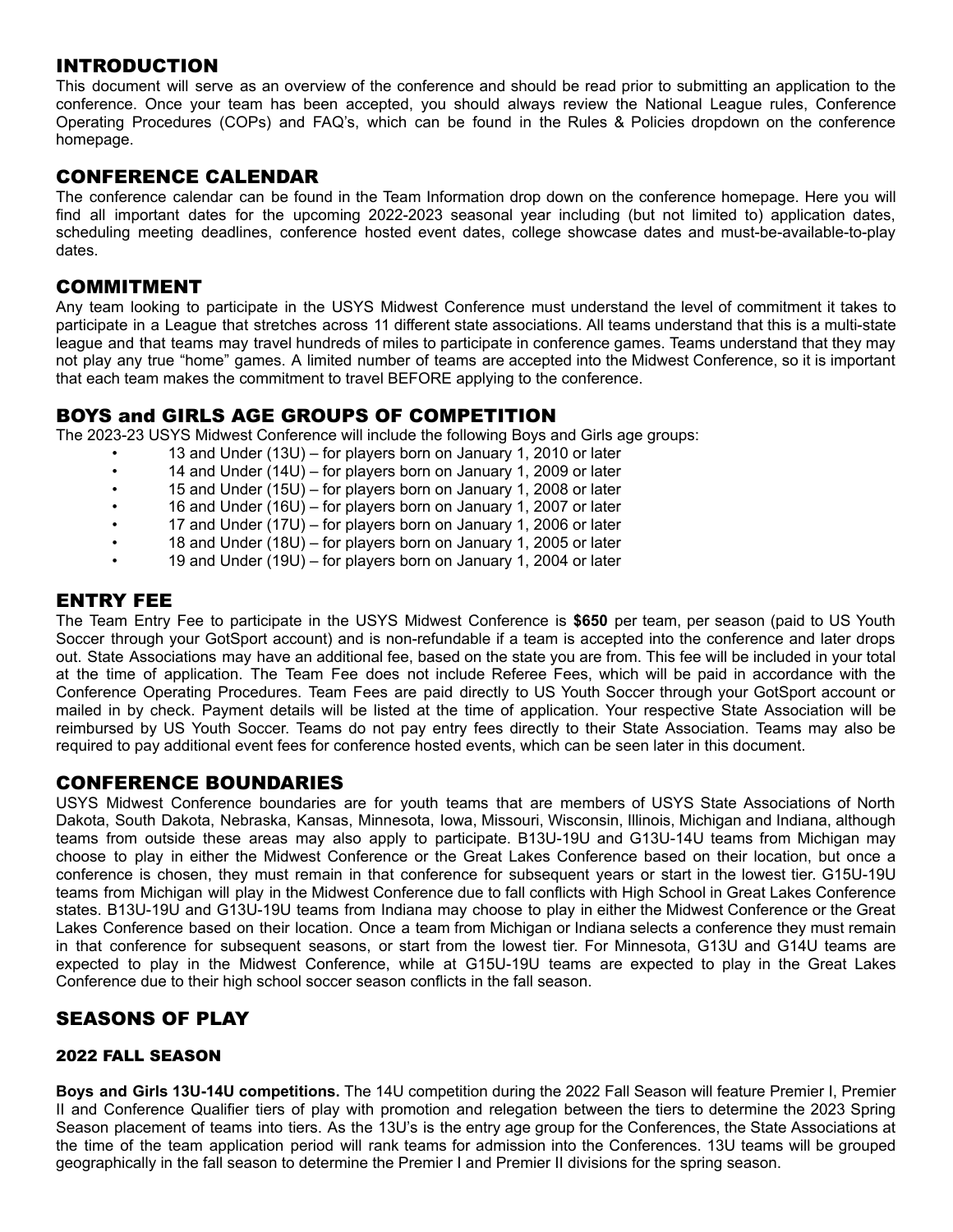**Girls 15U through 19U competitions**. Due to avoiding conflicts with high school soccer, the Midwest Conference will offer its 15U through 19U competition during the 2022 Fall Season. Girls competitions in these age groups during the 2022 Fall Season will feature Club vs Club, Premier I, Premier II and Conference Qualifier Divisions of play with promotion and relegation between the tiers for the following soccer year.

Boys 15U Developmental Competition. This age group generally features 8<sup>th</sup> and 9<sup>th</sup> graders. We will offer development play for the Boys 15U age group. Teams interested in this competition, which will not involve promotion or relegation but rather creating a competition platform for players born in 2008 that are in 8th grade while their 9th grade teammates are participating in high school soccer.

#### 2023 SPRING SEASON

**Boys and Girls 13U and 14U competitions.** The 13U-14U competition during the 2023 Spring Season will feature Premier I, Premier II and Conference Qualifier Division tiers of play (primarily based on the results of the 2022 Fall Season of play) with promotion and relegation between the tiers for the following soccer year.

**Boys 15U through 19U competitions.** Due to avoiding conflicts with high school soccer, the Midwest Conference will primarily offer its 15U through 19U competition during the 2023 Spring Season. Boys competitions in these age groups during the 2023 Spring Season will feature Club vs Club, Premier I, Premier II and Conference Qualifier Divisions of play with promotion and relegation between the Premier Division tiers for the following soccer year. **\*\*New for 2022-23, Spring** season teams may begin their Spring season as early as November 19, should they wish to start games right **after HS\*\*.**

**Girls 15U Developmental Competition.** This age group generally features 8th and 9th graders. Teams interested in this competition which will not involve promotion or relegation but rather creating a competition platform for players born in 2008 that are in 8th grade while their 9th grade teammates are participating in high school soccer.

## APPLICATION PROCEDURES

- **●** The Team Application period to participate in the 2022 Fall Season 14U (Boys and Girls), Developmental B15U and G15-19U will **open on or around June 6, 2022 and close on June 27, 2022.**
- The Team Application period to participate in the 2023 Spring Season B15U through B19U and Developmental G15U age groups will **open on or around July 22, 2022 and close on August 19, 2022.**
- The Team Application period to participate in the 2023 Spring Season 13U and 14U (boys and girls) age groups will **open on or around Oct 6, 2022 and close on November 6, 2022.**

Note: Club vs Club competition applications are accepted prior to the Team vs Team application windows opening. All Club vs Club teams must still register through GotSport within the dates listed above.

#### SELECTION AND PLACEMENT

The application link will be posted on the conference website, in the Latest Updates box on the dates listed above. Following your application, USYS Midwest Conference will send your team information to your State Association so they may review and approve the application for review by the selection group. After State Association approval, the USYS Midwest Conference Selection Group will review team applications and determine acceptance into the conference. In completing any application into the USYS Midwest Conference, teams are required to submit accurate information on team accomplishments. Misrepresentation of team accomplishments may result in the team being disqualified from conference participation. State approved team applications received from clubs returning from other leagues will be reviewed on a case-by-case basis for suitable introduction to the conference at the discretion of the Selection Group and the league manager.

#### REFEREES

Please note that due to the current referee climate in the Midwest, referee fees for 2022-23 have been raised slightly. USYS Midwest Conference games will use a 3-man referee system. Each team is responsible for one-half of the total referee fees per game and payment is to be made in cash or predetermined payment method\* prior to each game as follows:

| 13U and 14U:      | \$85 per game per team; a total of \$170 (\$70 to Referee and \$50 to each AR)  |  |
|-------------------|---------------------------------------------------------------------------------|--|
| 15U and 16U:      | \$95 per game per team; a total of \$190 (\$80 to Referee and \$55 to each AR)  |  |
| 17U. 18U and 19U: | \$105 per game per team; a total of \$210 (\$90 to Referee and \$60 to each AR) |  |

Teams are responsible for contacting their relevant referee assignor in order to ensure match officials are present for their games. The team listed as the "Host" on the schedule takes on this responsibility. The full list of approved referee assignors can be found in the Referee Information drop down on the conference homepage.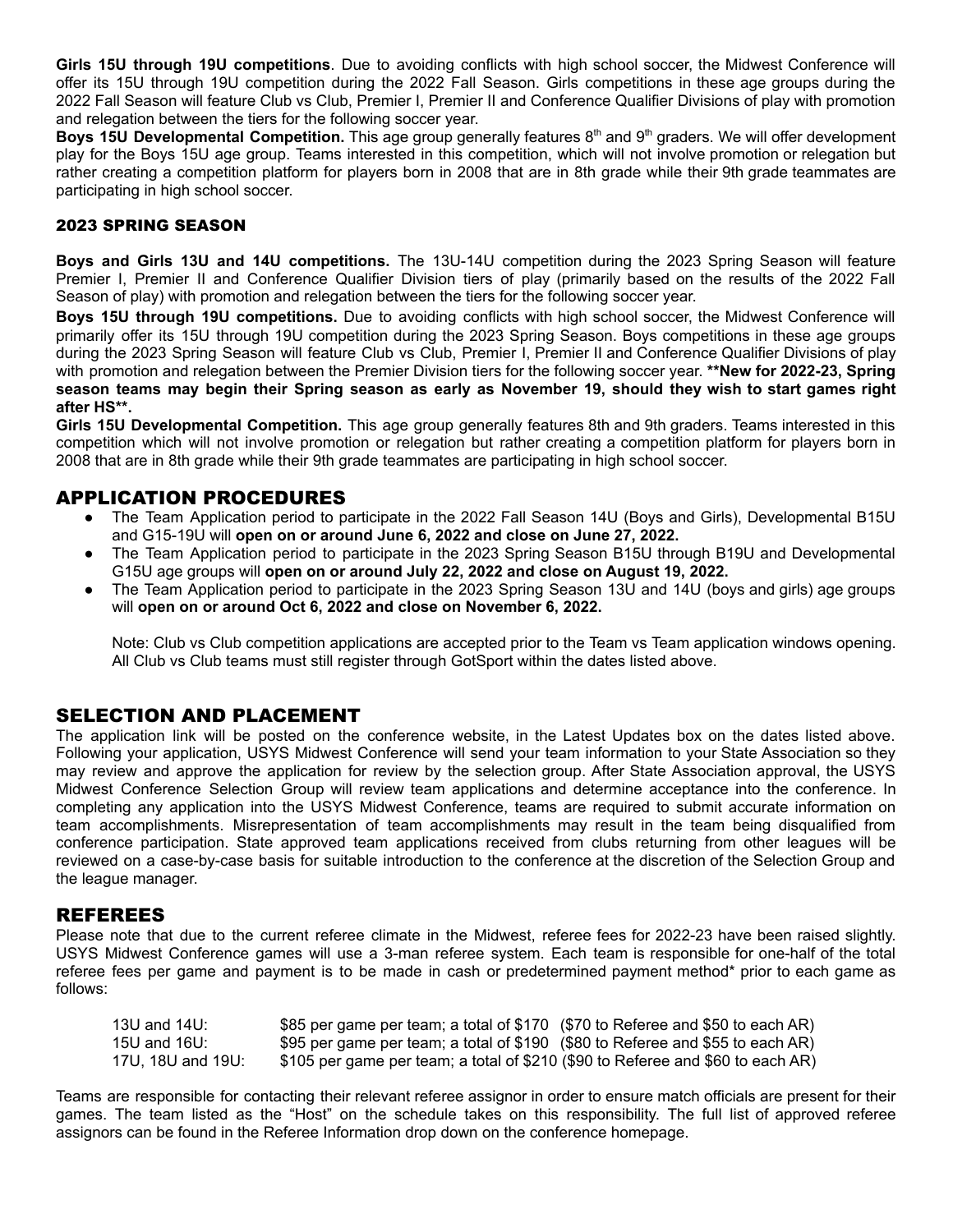\*If hosting, pre-determined payments methods may be used ONLY if agreed upon by ALL teams and the approved referee assignor prior to scheduling such club hosted weekend or one off game.

#### TEAM ROSTERS

Teams may utilize 30 players during a season on a conference roster in accordance with National League Rules. A maximum 22-player Team Roster with additional use of a Club Pass Roster shall be utilized in all age groups. Club Pass players may only come from within a team's club, provided that the player is a US Youth Soccer member. All conference rosters shall be submitted to the league through the GotSport platform.

## INFORMATION, RULES, AND CONFERENCE OPERATING PROCEDURES (COP's)

Information, Rules, and COP's on the USYS Midwest Conference may be found on the Midwest Conference website at: <https://www.usyouthsoccer.org/midwest-conference/>

#### COACHING EDUCATION REQUIREMENT

Coaches of teams within the USYS Midwest Conference must achieve a level of coaching education in accordance with the Conference Operating Procedures where all coaches within the team bench area during a game must have a minimum of a US Soccer "D" Coaching License or equivalent prior to the 2022-23 season including but not limited to a United Soccer Coaches Advanced National Diploma. If you have coaches on the coaching education pathway, this requirement may be waived only upon a written request to the League Manager with documentation showing the coaching education pathway taken by the coach.

#### PERMISSION TO TRAVEL

Teams are not required to complete Permission to Travel permits/forms for games played outside of their State Association as permission is automatically granted by State Association approval of the team for USYS Midwest Conference play.

#### COMPETITION FORMAT

All competitions in every age group shall be round robin. There will be no end of season playoffs (unless otherwise stated). Based on the number of teams placed into subdivisions, teams may play a minimum of 3 games and up to a total of 9 USUSYS Midwest Conference games during the course of the season. USYS Midwest Conference teams are required to fulfill their commitment by playing out their entire conference schedule of games.

#### ADVANCEMENT TO REGIONALS

The top two (2) teams (non state cup champion) from each age group and gender of the USYS Midwest Conference may qualify for 2023 Midwest Regional Championships in the same seasonal year as the USYS Midwest Conference. Specific allocations will be designated early in the spring season. To remain qualified for Regionals, a team must also play in their state association's State Cup competition. Please note that 13U and 14U Regional qualifiers come from the spring season standings, not the fall season. Any team that achieves an automatic qualification slot to Regionals from the conference is expected to honor the commitment to participate in the Midwest Regional Competition. Failure to field a team in such Regional Competition will result in a \$500 league fine.

#### QUALIFICATION INTO 2023-24 NATIONAL LEAGUE P.R.O.

Teams placed in the top tier of the Conference in the Club vs Club division or Premier I will have opportunities to automatically qualify and compete within a national platform through National League P.R.O. for the 2023-24 season. All automatic qualifiers come from the National League Conferences based on teams' performances in the 2022-23 season. An application process will then be used to select teams to fill in any open slots. National League P.R.O Information can be found [HERE](https://www.usysnationalleague.com/national-league-pro/), for any other questions, please contact nationalleague@usyouthsoccer.org.

## NATIONAL LEAGUE REGIONAL SHOWCASES

We have removed the former mandate for the national showcases. These national events have now been replaced with Regional Showcase events. In fall 2022, we will host the "Cave State Showcase" in St Louis, MO, October 28-30 (Girls 15U through 19U). In spring 2023, we will host the "Meet Me in the Middle Showcase" in Indianapolis, IN, May 12-14 (Boys 15U through 19U). These Showcase events will be Showcase format only, these are not league weekends. These are additional, optional events that will be by application only (additional fees will apply). These will be primarily for National League teams, but they are open events and teams from outside of the league may apply. These events will be heavily marketed to college coaches. These events are 3 day events. Teams will play a game a day, Friday, Saturday, Sunday.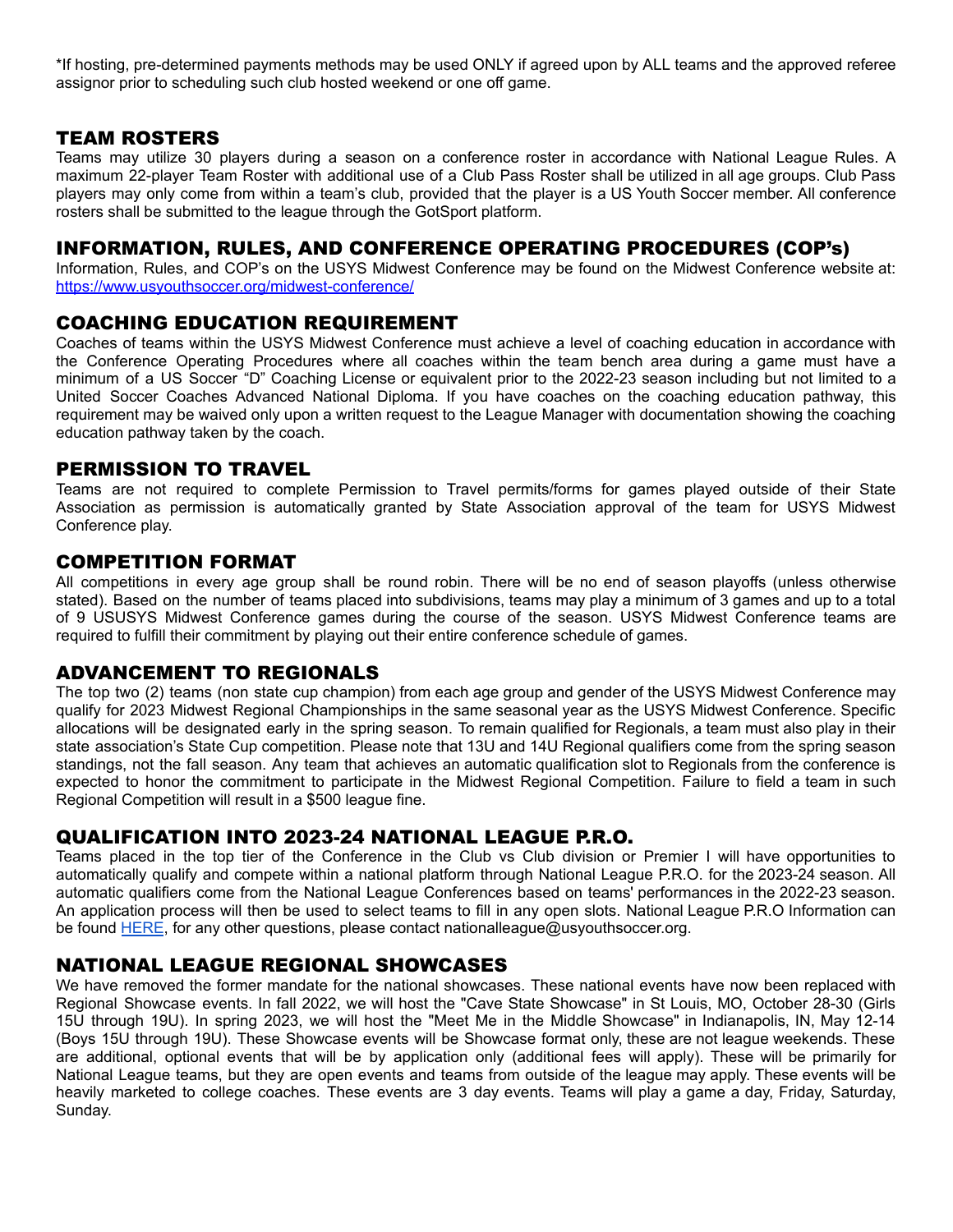# LOCATION OF GAMES - HOSTING

There are three categories for hosting USYS Midwest Conference games:

**USYS Midwest Conference Hosted Weekends.** USYS Midwest Conference hosts games at a multiple field location. There will be additional costs to the teams for playing matches at USYS Midwest Conference hosted weekend sites, to cover the additional fees required for facility costs and safely staffing these events. The USYS Midwest Conference hosted weekends for the 2022 Fall Season and the 2023 Spring Season will be posted on the Midwest Conference Website.

**One-Off Hosting.** A team hosts a one-off game between itself and another team from within its division. Host bears all costs for hosting or if teams agree at the time of scheduling, the teams may share costs (usually for games played at a neutral location). Split costs must be agreed at the time of scheduling.

**Group Hosting.** A team hosts a number of teams over a weekend amongst teams from within its division. Host team bears all costs for hosting or if the teams agree at the time of scheduling, the teams may share costs (usually for games played at a neutral location). Split costs must be agreed at the time of scheduling.

#### MUST BE AVAILABLE TO PLAY WEEKENDS

Must be **available** to play weekends for 2022 Fall Season are September 10-11, September 17-18, September 24-25 & October 1-2. Must be **available** to play dates in Spring 2023 are April 22-23, April 29-30, May 6-7 & May 13-14. Teams are only excused from USYS Midwest Conference play on these weekends due to state cup conflicts. However, it is the responsibility of teams, affected by their inability to play on Must Be Available to Play Weekends, to be flexible in being able to schedule USYS Midwest Conference games on other weekends during the Fall Season. A team's requirement to be available to play on these USYS Midwest Conference weekends ceases once the division schedule is agreed to by the teams. The purpose of the Must Be Available to Play Weekends is to ensure common play dates. USYS Midwest Conference allows flexibility in scheduling providing all teams in a division agree to scheduling flexibility.

#### GENERAL SCHEDULING INFORMATION

For 2022-23, all scheduling will be done remotely. Designated Scheduling Coordinators (DSC's) will be appointed to each division, once the brackets have been published. Full details will be provided prior to scheduling, for the scheduling deadlines, please view the Conference Calendar.

Teams participating in the USYS Midwest Conference must be available to play and schedule on the published conference dates. By submitting your team application, your team is committing to play and schedule on the published dates for the conference.

Teams should understand that due to the nature of scheduling of games for teams from across multiple states that scheduling games for the benefit of a single coach who coaches multiple teams should not be expected. Time conflicts will occur for those coaches that coach multiple teams on USYS Midwest Conference weekends and the USYS Midwest Conference, as well as the other teams within a division, are under no obligation to assist these coaches with their conflicts. Once schedules are developed, schedule changes are permitted in accordance with USYS Midwest Conference Scheduling Policy.

#### CONFERENCE HOSTED WEEKENDS

Conference hosted weekend will take place on the following weekends:

#### **Fall Season 2022**

| September 10-11           | Rockford, IL  | Up to 15 fields (turf and grass)                                         | \$150 per team (3rd match extra \$75)*    |
|---------------------------|---------------|--------------------------------------------------------------------------|-------------------------------------------|
| September 17-18           | Rantoul, IL   | Up to 8 fields (turf)                                                    | \$200 per team (3rd match extra \$100)*   |
| September 24-25           | Westfield, IN | Up to 10 fields (turf)                                                   | \$250 per (3rd match extra \$100)*        |
|                           |               | <b>Fall National League Regional Showcase (optional, by application)</b> |                                           |
|                           |               | October 28-30, 2022 Cave State Showcase (Girls) - St Louis, MO           | \$600 per team (3 days/3 matches)*        |
| <b>Spring Season 2023</b> |               |                                                                          |                                           |
| April 29-30               | Rockford, IL  | Up to 15 fields (turf and grass)                                         | \$150 per team ( $3rd$ match extra \$75)* |
| May 6-7                   | St Louis, MO  | Up to 13 fields (turf)                                                   | \$200 per team (3rd match extra \$100)*   |

#### **Spring National League Regional Showcase (optional, by application)**

May 12-14 **Meet in the Middle Showcase** - Westfield, IN \$600 per team (3 days/3 matches)\*

\*Denotes a Stay to Play weekend. We are required to use the housing companies in order to use these state of the art facilities on these weekends.